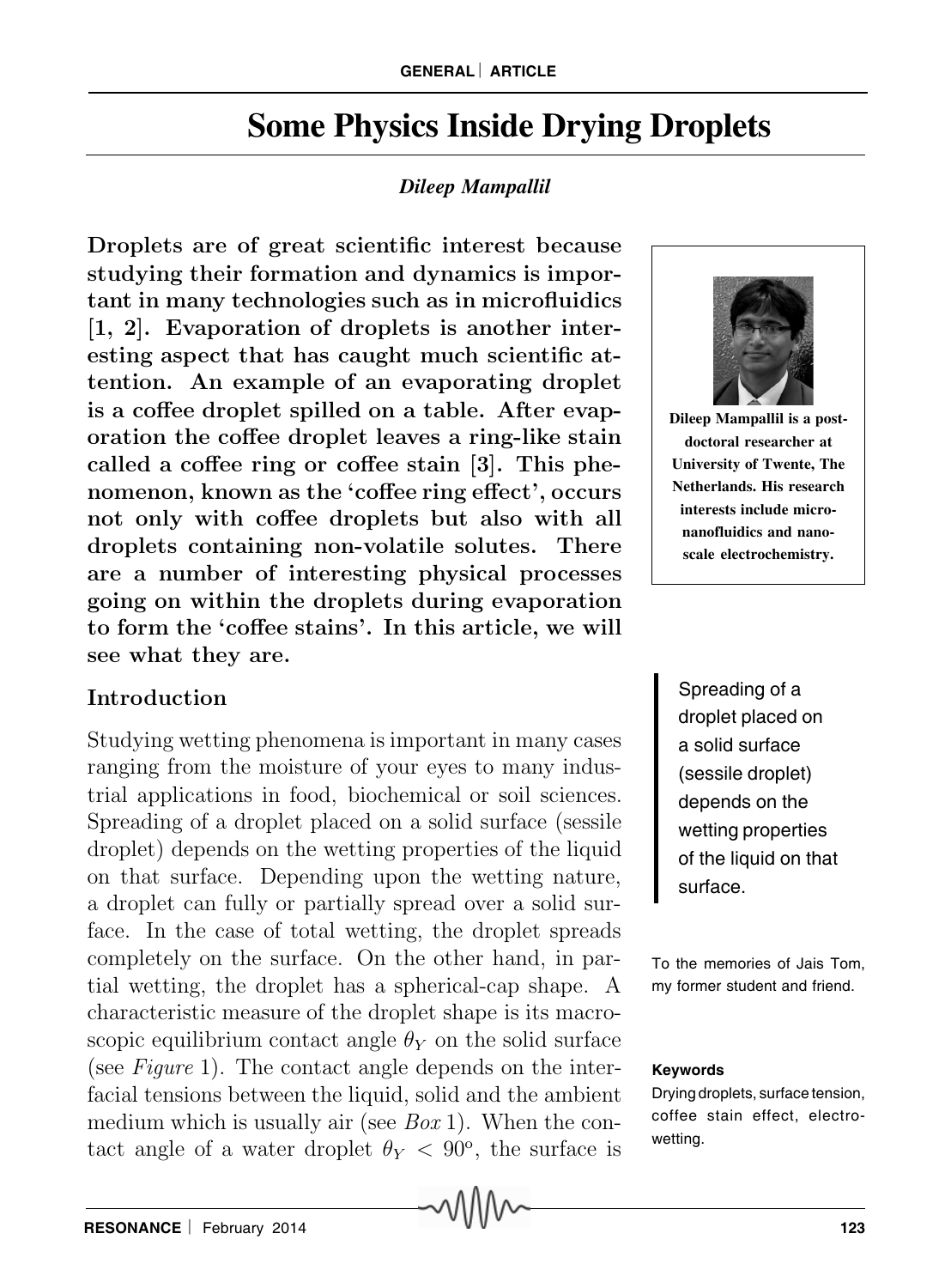**Figure 1.** A droplet placed on a solid surface. A zoom-in reveals that the contact line is pinned on the microscopically rough surface.

When the surface is wetting, the contact line (i.e., the edge of the droplet) gets pinned onto microscopic hydrophilic regions. As a result, the droplets are not mobile on wetting surfaces.



said to be hydrophilic (water loving) and otherwise, if  $\theta_Y > 90^\circ$ , it is said to be hydrophobic (water hating). When the surface is rough or textured the contact angle of water on the hydrophobic surfaces can exceed even 150°. Such surfaces are called super-hydrophobic surfaces (see Box 2) on which the droplet sits partially on air as illustrated in Figure 2. The lotus leaf is an example of a naturally existing super-hydrophobic surface. This non-wetting property acts as a cleaning mechanism for these leaves because water droplets roll off easily taking dirt with them.

When the surface is wetting, the contact line (i.e., the edge of the droplet) gets pinned onto microscopic hydrophilic regions. As a result, the droplets are not mobile on wetting surfaces. However, when the contact line is pulled in one direction, for example by tilting the solid

#### Box 1. Surface Tension

The surface excess energy per unit area of liquid surfaces when it is in contact with another material is called surface tension or interfacial tension. When a liquid droplet is in contact with a solid (see Figure 1), the equilibrium forces due to the interfacial tensions at the liquid-gas  $(\gamma)$ , the solid-gas  $(\gamma_{sg})$  and the solid-liquid  $(\gamma_{sl})$  interface determine the contact angle,  $\theta_Y = (\gamma_{sg} - \gamma_{sl})/\gamma$  of the droplet on the solid. Droplets placed on solid surfaces, therefore, adopt spherical to flat shapes depending upon the interfacial tensions. The lower the surface tension  $\gamma$ , the higher the tendency of a liquid to spread on a given solid surface. Another consequence of the surface tension is the excess pressure (compared to the outside pressure) inside a droplet or a bubble (see also Figure A). This is called Laplace pressure given by  $\Delta P = P_{\text{inside}} - P_{\text{outside}} = 2\gamma/R$ , for a spherical droplet of radius  $R$ . The smaller the droplet, the greater its inner pressure. For a water droplet of 1  $\mu$  m radius,  $\Delta P$  can be as high as atmospheric pressure<sup>∗</sup> .



Figure A. Pressure varies across a curved interface separating two fluid mediums. The low- and high- pressure regions are shown (relative to each other).

\* Pierre-Gilles de Gennes, Françoise Brochard-Wyart and David Quéré, Capillarity and wetting phenomena: drops, bubbles, pearls, waves, Springer, Chapter 1, 2004.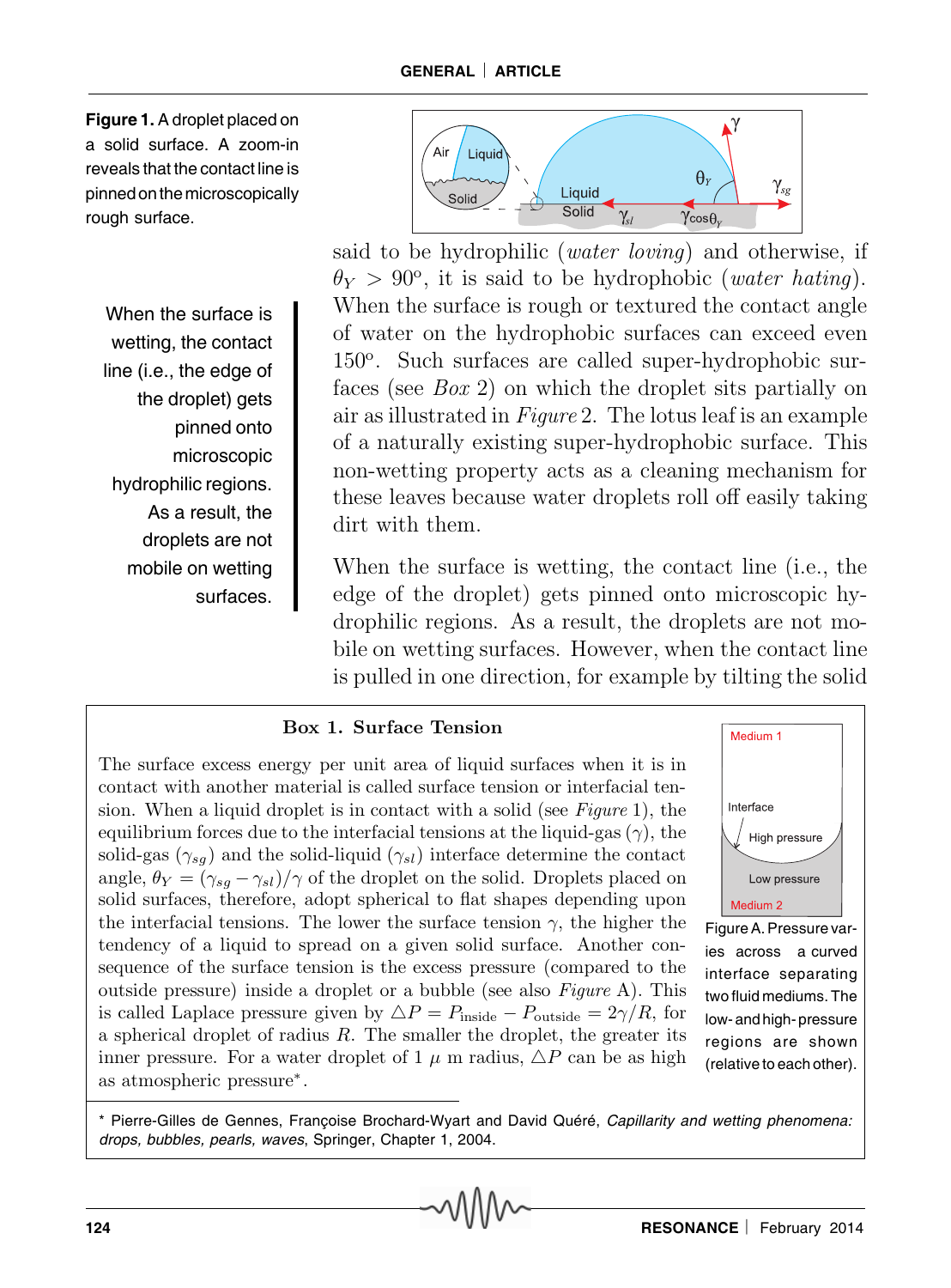#### Box 2. Super-Hydrophobic Surfaces

Super-hydrophobic surfaces are hydrophobic surfaces with some textures on them. Due to these textures, droplets sit partially on air as illustrated in  $Figure 2$ . Such surfaces consist of an array of pillars having a few micrometers height and separation between them. Once this array of pillars is coated with a thin film of hydrophobic material (often Teflon), a super-hydrophobic surface is obtained.

In laboratories such surfaces are made using nano-fabrication techniques. You can make super-hydrophobic surfaces at home! Take a metal spoon (or any other surface that does not burn) and hold it above a candle flame for a few seconds to form a black layer of carbon soot on the inside surface of it. Place a very small water droplet on this black layer. You can see that the droplet is spherical and rolls over the surface when you move the spoon. Here, the tiny carbon particles act as the pillars<sup>\*</sup>.

\* Xu Deng, Lena Mammen, Hans-Jürgen Butt and Doris Vollmer, Candle Soot as a Template for a Transparent Robust Superamphiphobic Coating, Science, Vol.335, pp.67–70, 2012.

surface at an angle, the droplet tends to slide down the incline. In this case, the contact line of the droplet is pulled in one direction by gravity. During this process, the contact angle increases locally with the pulling force until it reaches an advancing angle  $(\theta_a)$  whilst on the opposite side it decreases to a receding angle  $(\theta_r)$  and the droplet slides on the surface (Figure 3). This is a common scene on the wind-shield of your car when it rains. The small droplets stick to the glass, however larger ones flow down when their weight (gravitational force) cannot be balanced by the pinning forces. The advancing and the receding angles depend on the microscopic roughness of the surface where the droplet sits.



**Figure 2 (left).** Structure of a super-hydrophobic surface where a droplet sits partially in the air (Cassie Baxter state). Under certain conditions (see text) the droplet fills in between the pillars (Wenzel state).

**Figure 3 (right).** A droplet flowing down on a tilted surface by gravity. The advancing and the receding contact angles are shown.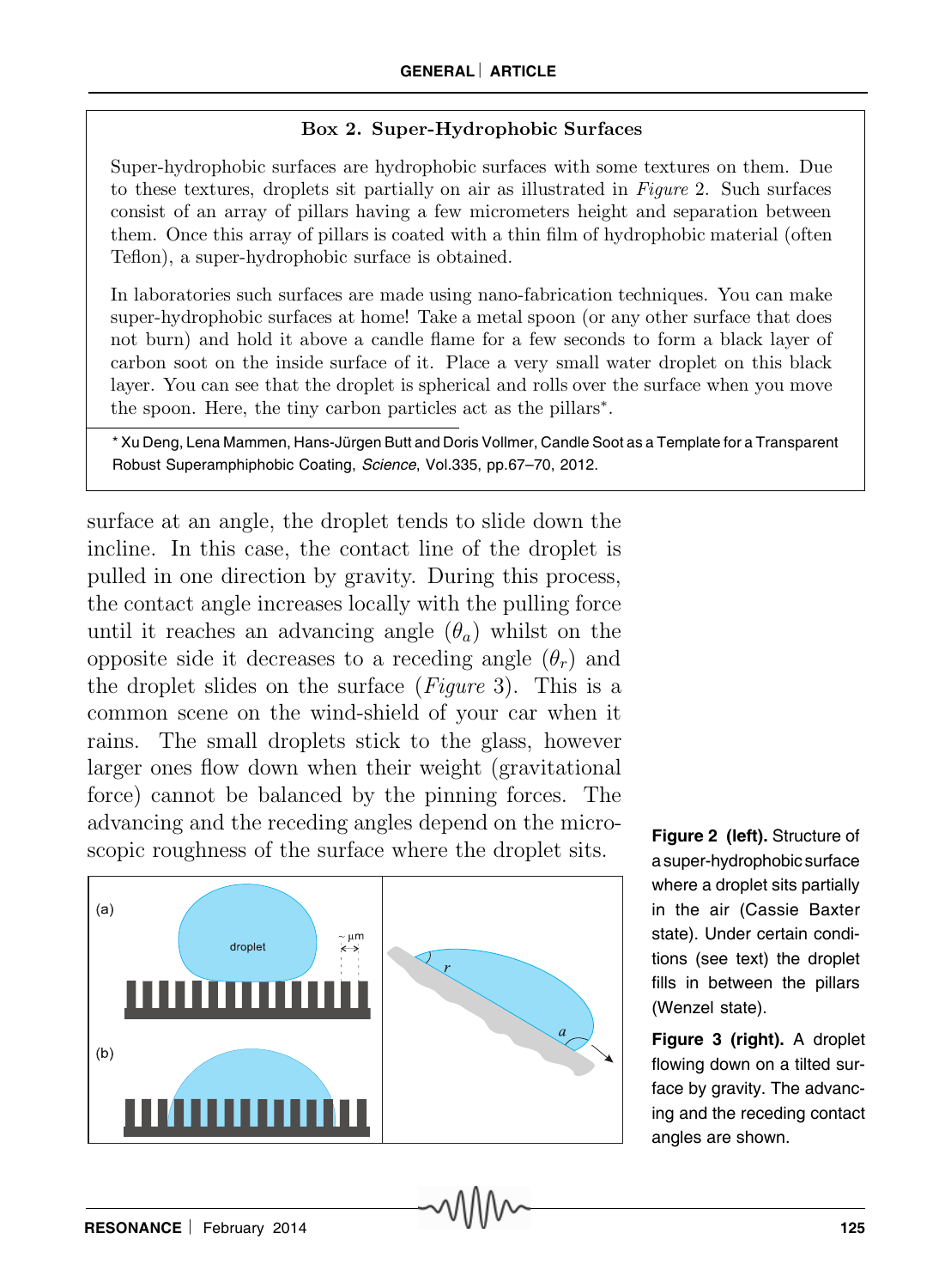The difference between the advancing and receding contact angles is called the 'contact angle hysteresis', which is a parameter that represents the roughness of the surface.

The difference between the advancing and receding contact angles is called the *contact angle hysteresis*  $(\theta_a-\theta_r)$ . It is a parameter that quantifies the roughness of a surface. On low hysteresis surfaces, i.e., on (super-) hydrophobic surfaces where there are only a few pinning sites, the contact line slips easily. Therefore, droplets are very mobile on a (super-) hydrophobic surface. Moreover, liquid flow on super-hydrophobic surfaces does not obey the accepted no-slip boundary condition [4].

## Evaporating Droplets

The wetting properties and the contact angle hysteresis are important parameters determining the dynamics of an evaporating sessile droplet. Evaporation is the escaping of liquid mass from the droplet surface. As a result of that the droplet becomes smaller and smaller in time. During this process the contact line (also the contact angle) undergoes three distinctive phases as illustrated in Figure 4. Immediately after the droplet is placed on

**Figure 4.** Schematic (not to scale) of the contact angle and the radius of an evaporating droplet with time. The solid curve represents a sliding contact line and the dashed curve represents a pinned contact line during the evaporation. The evaporation time  $t_{_{\rm 0}}$  is shown. When the contact line is pinned (e.g., on a hydrophilic surface) the evaporation is quicker. The dashed vertical lines separate different phases of the evaporation.

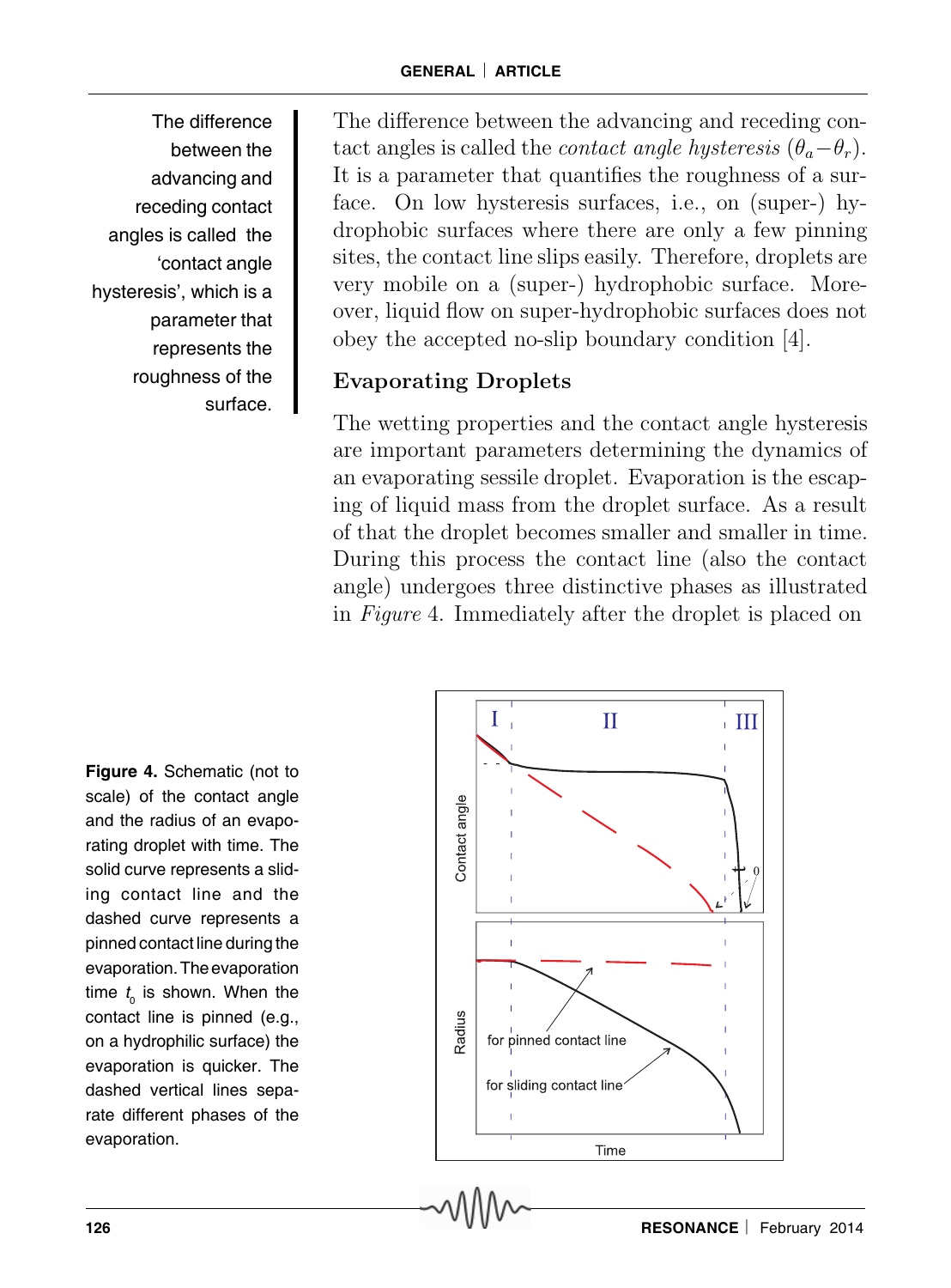the surface it has a contact angle that equals  $\theta_Y$ . In the first phase, the contact line stays fixed (constant droplet radius) while the contact angle decreases from  $\theta_Y$  to the receding angle  $\theta_r$ . In this phase, the height of the droplet also decreases. Once the receding angle is reached, the contact line starts to slip over the surface as the evaporation proceeds. In this second phase, the contact angle stays fixed while the radius of the droplet decreases. The movement of the contact line may not be smooth, however, and can involve stick and slip-like motion. In the third phase both the radius and the contact angle decrease sharply. Depending upon the contact angle hysteresis of the surface the duration of each phase can vary. On a highly hydrophobic surface the second phase dominates and the third phase can be very short at the end of the evaporation. On a highly hydrophilic surface the second and the third phases can be absent since the contact line pins at the early stage of the evaporation.

Some simple scaling arguments can be applied to predict the retraction of the contact line quantitatively during the evaporation process. When only controlled by diffusion, the evaporation rate is proportional to the perimeter of a droplet. This implies that  $dV/dt$ ,  $\propto -2\pi R(t)$ , where  $V$  and  $R$  are respectively the volume and the radius of the droplet. Assuming a sliding contact line, i.e., a constant contact angle, one can derive that the radius decreases with time as  $R \propto (t_0 - t)^{\alpha}$ , where  $\alpha$ is an exponent that depends on the ambient conditions and  $t_0$  is the time at which the droplet vanishes. When the evaporation is controlled only by diffusion,  $\alpha = 0.5$ ; however, when convection above the droplet is significant then the evaporation rate is proportional to the surface area of the droplet and the value of  $\alpha$  can be 1.  $|5|$ .

Along with shape and size changes, there are a few other processes going on within the droplet during the evap-

The evaporative mass loss near the contact line must be balanced by new liquid flowing to there from the bulk of the droplet.

The temperature on the droplet surface is not the same everywhere. The top of the droplet is the coldest part due to the longer conduction path from the isothermal substrate.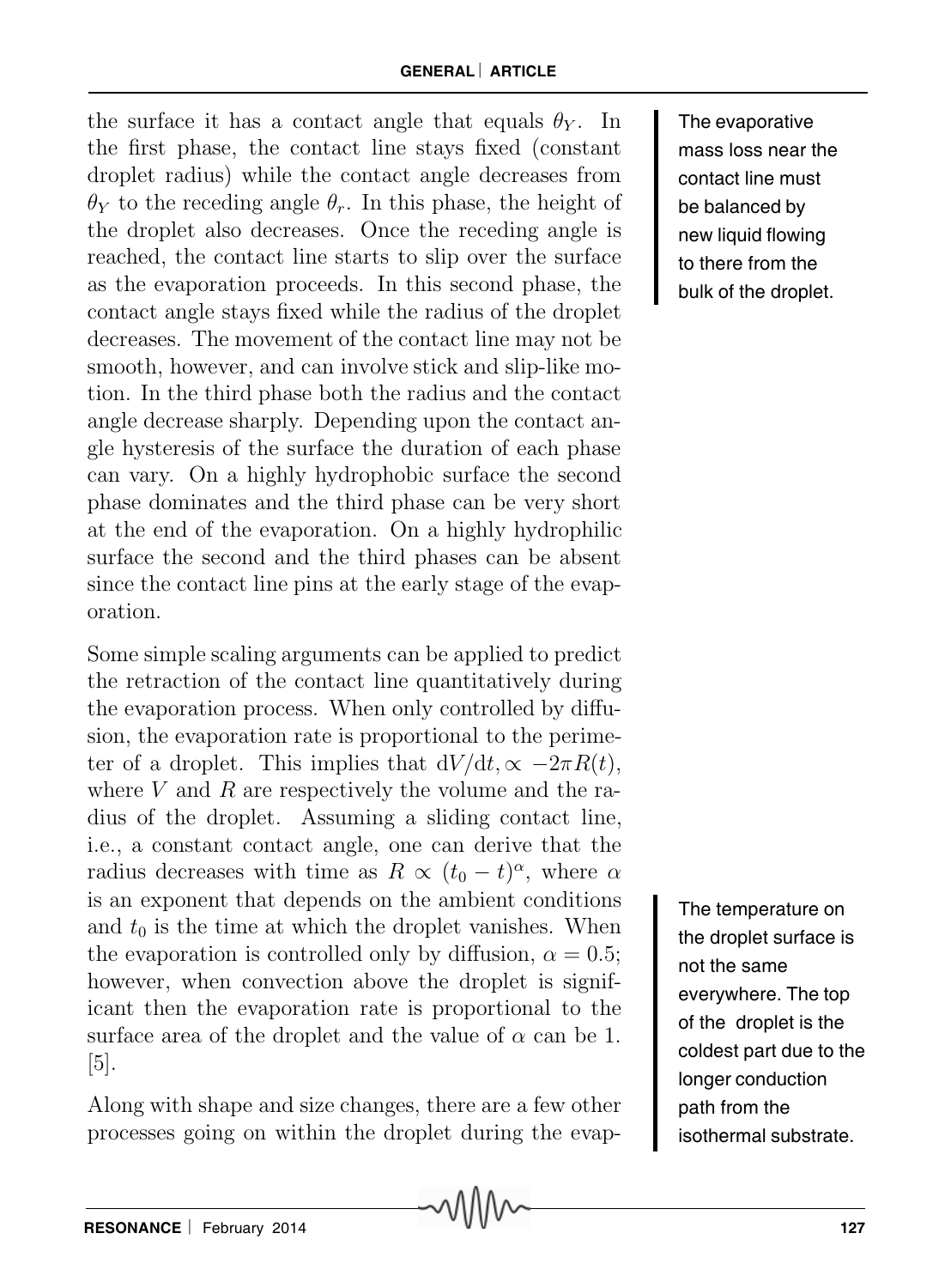**Figure 5.** An evaporating droplet with the contact line pinned on the surface. The arrows above the droplet represent the evaporation flux which diverges at the contact line. The radius of the droplet is constant while the height  $h$ decreases with time. The flow of liquid to compensate for the evaporated liquid from the edge is represented with the arrows inside the droplet. This flow brings the dispersed particles to the edge forming the 'coffee ring' at the end of the evaporation.



oration. The temperature on the droplet surface is not the same everywhere. The top of the droplet is the coldest part due to the longer conduction path from the isothermal substrate. As a result, the evaporative flux from the droplet tends to diverge in the vicinity of the contact line. When the contact line of the droplet is pinned on the surface, the evaporative mass loss near the contact line must be balanced by new liquid flowing to there from the bulk of the droplet (see Figure 5). Therefore, a capillary flow can exist within an evaporating sessile droplet. This flow is directed radially outward towards the edge of the droplet. The flow velocity near the edge can be several tens of micrometers per second. On top of that, the non-uniform evaporative flux leads to temperature gradients over the droplet surface, which in turn produce differences in the surface tension. Consequently, an additional flow called the *Marangoni* flow is generated especially in the vicinity of the contact line (see  $Box\, 3$ ).

#### Box 3. Bénard–Marangoni Convection

Gradients in surface tension can be caused by local temperature variations or presence of chemical species. Such chemical species are in general called surfactants (for example soap) which lower the surface tension. When there are gradients, the regions with higher surface tension pull the interface with lower surface tension. As a result the liquid locally flows towards regions of higher surface tension. This is called Bénard–Marangoni convection or simply Marangoni flow.

The direction of the Marangoni flow in sessile droplets is determined by the ratio of thermal conductivities between the solid substrate and the liquid. If the thermal conductivity of the substrate is at least a factor of 2 greater than that of the liquid, the droplet is warmest at the contact line and the Marangoni flow is directed radially outward along the substrate. On the other hand, when the thermal conductivity of the substrate is much less than that of the liquid, droplet is coldest near the contact line and the Marangoni flow is directed inward along the substrate to the center of the droplet.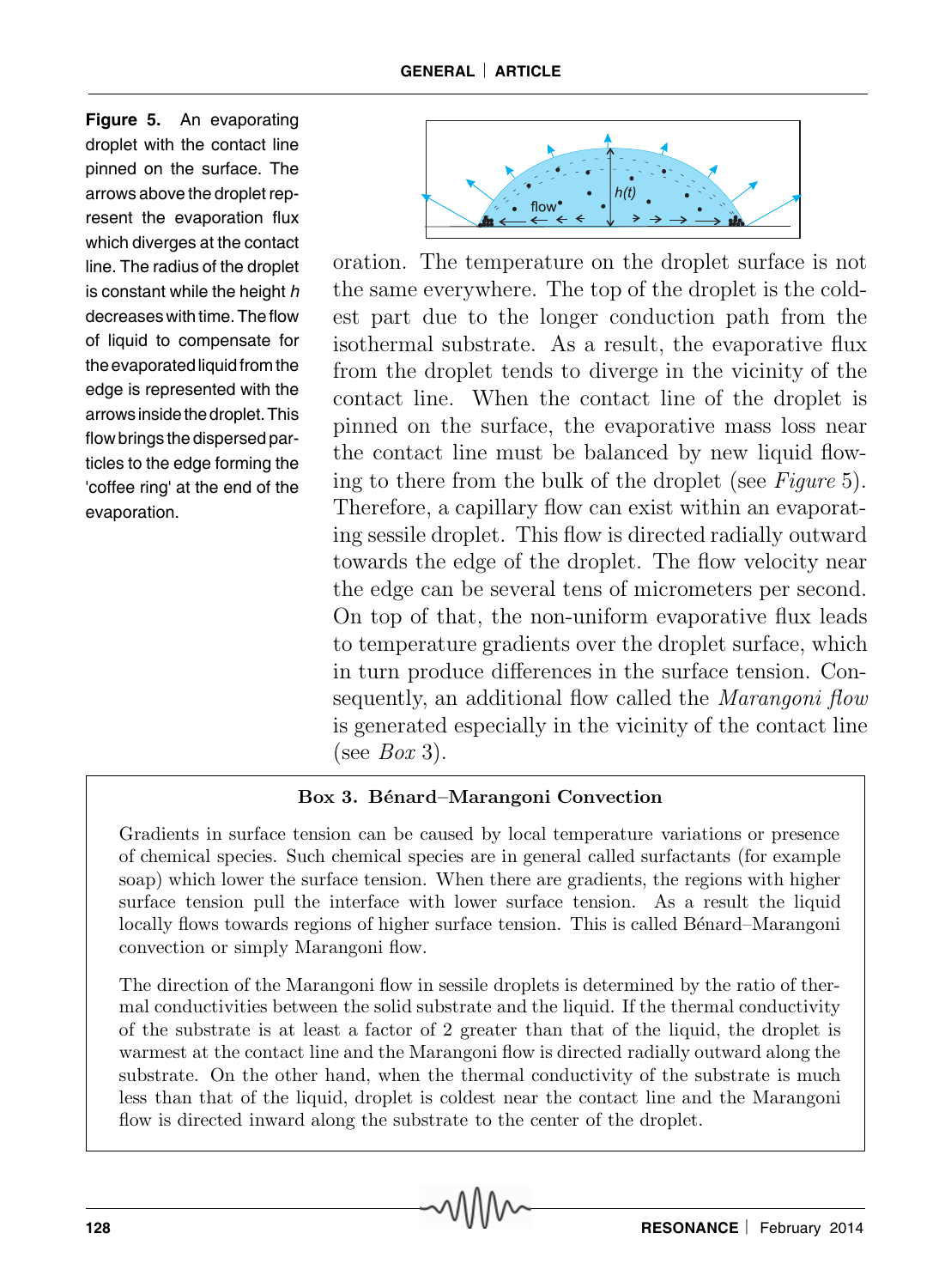# The Coffee Ring Effect

Consider an evaporating sessile droplet with its edge pinned on the solid surface. If the liquid contains dispersed non-volatile solute particles in it the radially outward capillary flow or the Marangoni flow (only very small contribution especially for water droplets) can carry these particles towards the drop edge and deposit them there (see Figure 5). At the end of the evaporation process a ring-like residue of the particles is left on the solid surface. Such stains are often seen with coffee droplets spilled on a table. Therefore, residue patterns from drying droplets are in general called coffee stains or coffee rings.

Observing the ring-like deposition very closely, one may find many interesting things. The particle deposition in the early stage of the evaporation creates well-ordered structures at the contact line. In the beginning, the deposition speed is low and the particles have enough time to get arranged by Brownian motion. This ordering can be visualized clearly by putting fluorescently labelled particles inside the droplet. At the final stage of the evaporation, the contact angle approaches zero and the evaporation rate near the contact line diverges. This causes a sharp increase in the arrival of the particles towards the contact line. This rush arrival of particles causes unordered accumulation of them. Finally, after completion of the evaporation, the deposition particle has square packing close to the contact line followed by hexagonal packing and finally unordered packing [6,7].

The ordering of the particles and the formation of the crystalline structures near the contact line are influenced by the capillary forces between the particles. The reason for the capillary forces is the deformation of the liquid-air interface, which is supposed to be flat in the absence of the particles. The larger the interfacial deformation produced by the particles, the stronger the

Residue patterns from drying droplets are in general called coffee stains or coffee rings.

The ordering of the particles and the formation of the crystalline structures near the contact line are influenced by the capillary forces between the particles.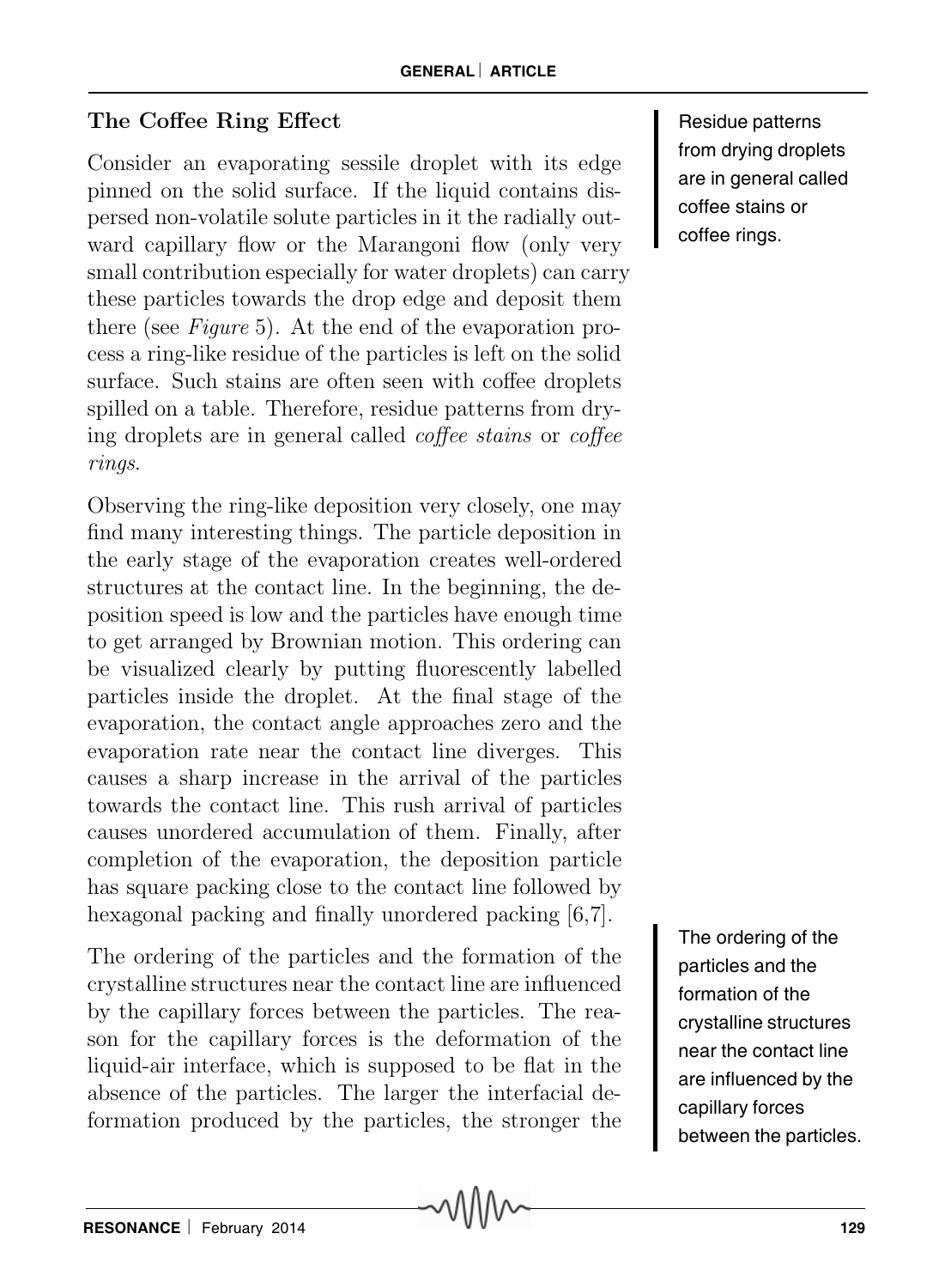**Figure 6.**The capillary attractive force between two particles is illustrated. The liquid evaporation between the particles causes the meniscus to be curved more, thereby creating a low pressure region there. Consequently, the liquid flowing in from the sides brings the meniscus back to the normal shape (dash line). This flow pushes the particles towards each other.

One interesting scenario where no coffee rings are formed, is when the liquid evaporates much faster than the particle movement. This situation occurs when the droplet is very small, say only a few micrometers in diameter.



capillary forces between them. Therefore, the capillary force is in general sensitive to the wetting properties of the particle surface. When the particles are floating freely on the liquid-air interface, the force between two similar particles (often attractive) is driven by gravity and buoyancy forces. This attraction occurs because the liquid meniscus deforms in such a way that the gravitational potential energy of the two particles decreases when they draw close to each other. For particles resting on a solid surface, the ordering starts when the thickness of the water layer containing them becomes approximately equal to the particle diameter. The mechanism of this capillary attraction is illustrated in Figure 6. The evaporation of the liquid from the concave menisci between two particles increases the local curvature there and hence creates a low pressure region compared to the thicker parts of the liquid layer. This results in a liquid influx which pushes the particles towards each other [8]. Eventually, particle deposits formed near the contact line are of well-ordered structures. The deposit shape can also be affected by electrostatic and van der Waals forces between the particles or between the particle and the solid substrate. Electrostatic forces are unavoidable since mostly the particle surfaces are charged in liquids.

One interesting scenario where no coffee rings are formed, is when the liquid evaporates much faster than the particle movement. In this case the droplet evaporates fully before the particles get deposited at the contact line. This situation occurs when the droplet is very small, say only a few micrometers in diameter.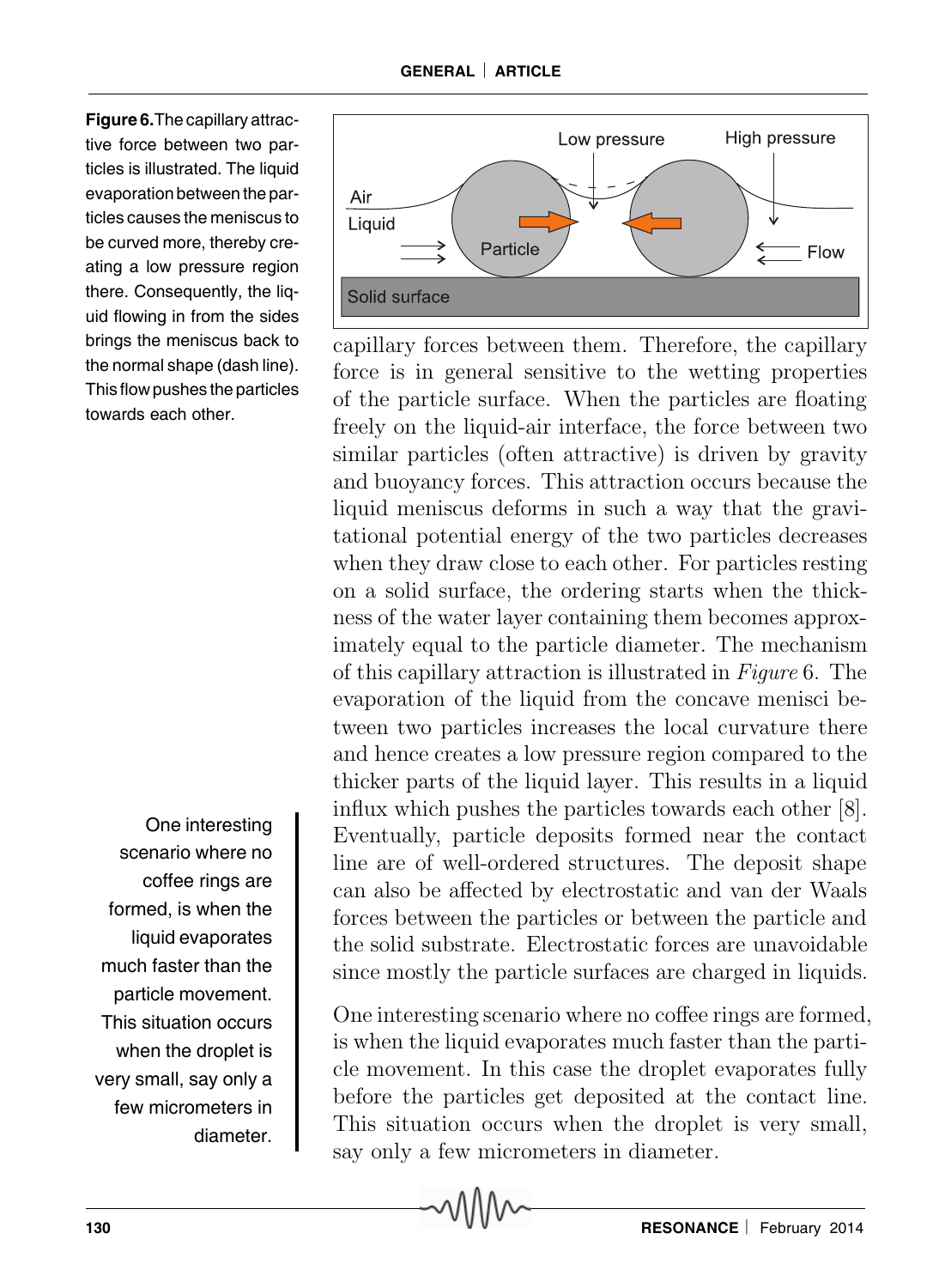## Suppressing the Coffee Ring Effect

The coffee ring effect on your coffee table is not a big issue; however, its ubiquitous presence is a nuisance in many industrial applications such as in microelectronics, inkjet printing, bioassays and paints. This is because the coffee ring effect prevents formation of homogeneous residues. For example, when paints dry unwanted thicker edges can appear; printing dots can be formed as rings instead of spots; after drying, bioassays get randomly distributed, which causes difficulties in analysing them. Therefore, many technological applications require the coffee ring effect to be suppressed.

There are many ideas introduced to suppress the coffee ring effect. Adding some chemical components (for example, ethanol) into the aqueous droplets brings forth surface tension gradients and consequently the Marangoni effect. When the substrate–liquid thermal conductivities are selected appropriately, a radially inward Marangoni flow towards the center of the droplet is produced which ensures a spot-like uniform particle deposition. Adding chemical species to the liquid may not be desirable in some cases like in the analysis of biological samples.

The shape of the suspended particles inside the droplet itself can be used to eliminate the coffee ring effect. For example, ellipsoidal particles are deposited uniformly during evaporation. This is because the ellipsoids are carried to the air-water interface by the same outward flow that causes the coffee ring effect. Once the ellipsoids are at the air–water interface, they significantly deform the interface. As a result, strong inter-particle capillary interactions are produced which lead to the formation of loosely packed or arrested particle structures at the air–water interface. These structures prevent the suspended particles in the droplet from reaching near the contact line and ensure a uniform deposition [9].

The presence of coffee rings is a nuisance in many applications. This is because the coffee ring effect prevents formation of homogeneous residues.

The shape of the suspended particles inside the droplet itself can be used to suppress the coffee ring effect.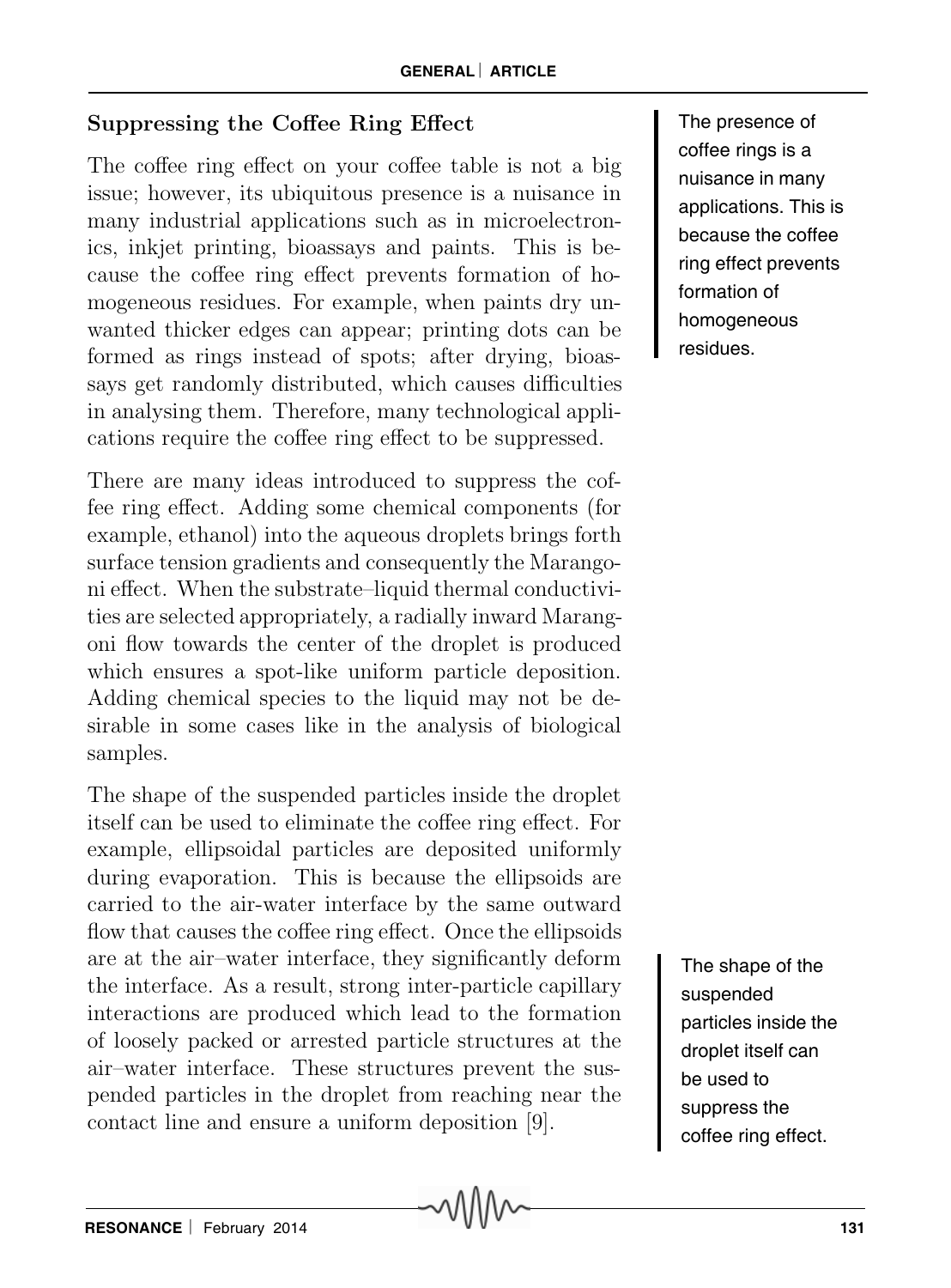Knowing that the coffee ring effect occurs from the pinning of the contact line, one can depin the contact line continuously during the evaporation. This can be achieved by placing the droplet on a super-hydrophobic surface. On such surfaces the evaporation is in constant contact angle mode and the contact line jumps over the pillars as the droplet evaporates. Since the contact line is always moving during the evaporation (see Figure 4), such surfaces do not cause a ring-like deposit. However, the droplet may not always stay on top of the pillars during the evaporation. When the droplet size becomes small, depending upon the surface roughness, the liquid can fill in between the pillars (see Figure 2). It may disrupt the suppression of the coffee ring effect. Another method to induce slipping contact line without using a super-hydrophobic surface is electrowetting (EW) [2,10] (see  $Box 4$ ). In electrowetting with AC (alternating current) voltage, the droplet spreads and retracts as the voltage oscillates. Therefore, the contact line periodically detaches from small pinning sites and the contact angle hysteresis is reduced considerably. No contact line pinning means no particle deposition. Additionally, the periodic disturbances of the contact line in AC electrowetting generate strong circulating flows within the droplet. These flows remove any sporadically deposited particles near the contact line. Therefore, upon evaporation the droplet does not make a ring-like, rather a

### Box 4. Electrowetting

Electrowetting (EW) refers to the wetting of a droplet by the application of an electric potential. In a typical electrowetting setup a droplet is placed on a hydrophobic dielectric layer (often Teflon) coated on a conductor (electrode). A voltage  $U$  is applied between the droplet and the conductor. The system acts like a parallel plate capacitor where  $C$  is the capacitance per unit area of the dielectric layer between the droplet and the conductor. The resulting electric force  $f_{el} = CU^2/2$  (per unit length) pulls the contact line until it balances with the opposing surface tension force,  $(\gamma \cos \theta + \gamma_{sl} - \gamma_{sg})$ . As a result, the contact angle is decreased given by the Young–Lippmann equation,  $\cos\theta(U)$  =  $\cos\theta_Y + f_{el}/\gamma$  [2, 8]. When U is periodic, the contact line also moves periodically on the dielectric layer. Since  $f_{\text{el}} \propto U^2$ , the contact line moves outwards in every half cycle of the voltage.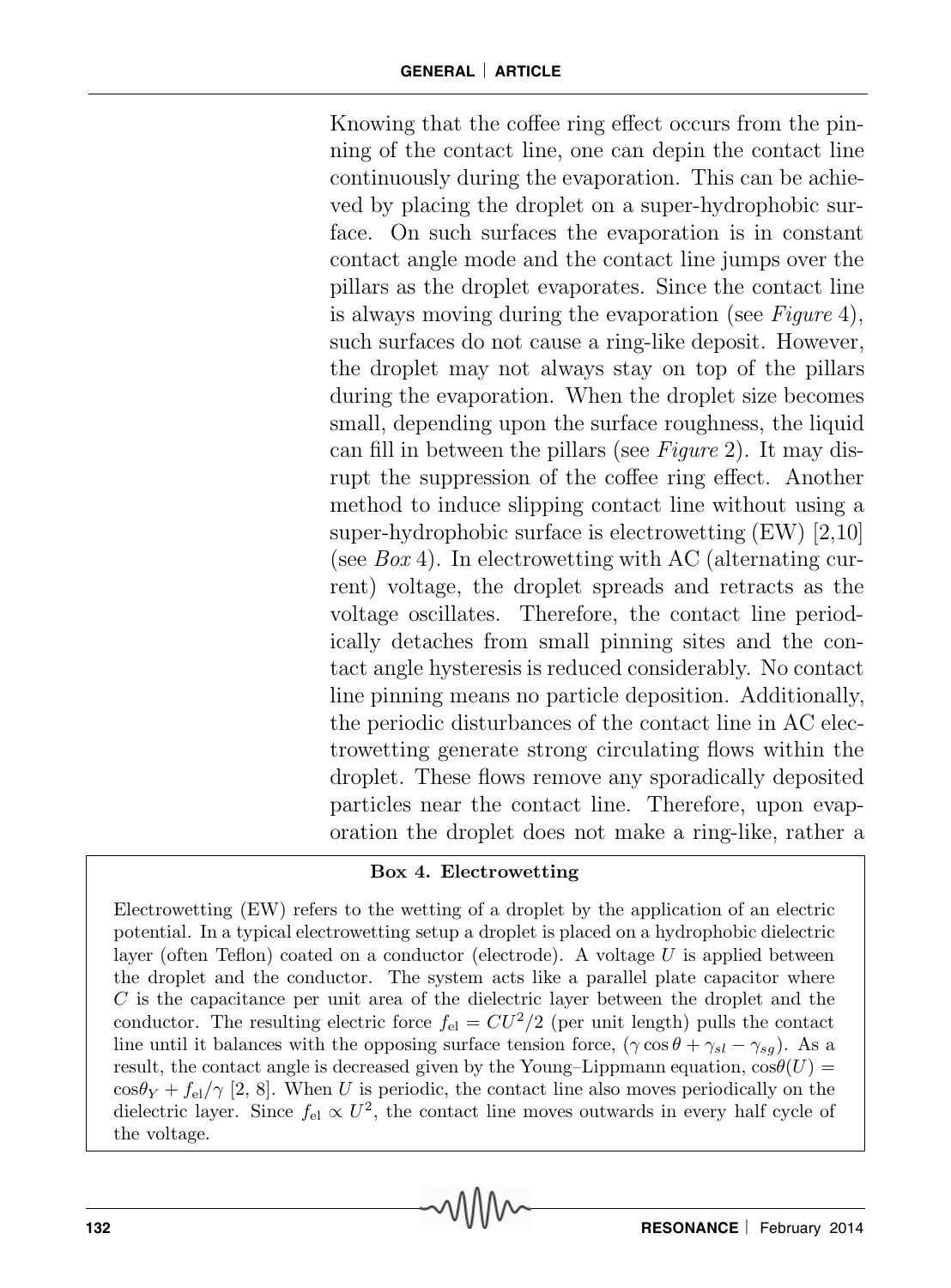

**Figure 7.** (a) A 'coffee ring' formed after evaporation of a droplet containing fluorescent particles of diameter 5  $\mu$  m. (b) When the coffee ring effect is suppressed (for example, by AC electrowetting) a spot-like deposition is obtained upon evaporation.

spot-like deposition of particles in it at the center, as shown in *Figure* 7.

So far, we have discussed drying of sessile droplets in ambient conditions. Drying of a droplet placed on a very hot surface involves additional interesting phenomena like the Leidenfrost effect [11] in which the droplet is separated from the hot surface by a thin layer of vapour due to the extremely fast evaporation. This vapour under the droplet can push it upward. When the weight of the drying droplet cannot balance the pushing force the droplet takes off from the hot surface. You may observe this phenomenon by throwing water droplets onto a hot cooking pan.

In short, the evaporation process of droplets involves many interesting physical phenomena and studying them is beneficial in many technological applications.

Acknowledgements: The author is very thankful to Sajan D George for useful comments in the preparation of this article.

#### **Suggested Reading**

- **[1] Todd M Squires, Stephen R Quake, Microfluidics: Fluid physics at the nanoliter scale,** *Reviews of Modern Physics***, Vol.77, pp..977–1026, 2005.**
- **[2] Dileep Mampallil, Sajan D George, Microfluidics A Lab in Your Palm,** *Resonance***, Vol.17, pp.682–690, 2012.**
- **[3] R D Deegan, O Bakajin, T F Dupont, G Huber, S R Nagel, T A Witten, Capillary flow as the cause of ring stains from dried liquid drops,** *Nature***, Vol.389, pp.827–829, 1997.**